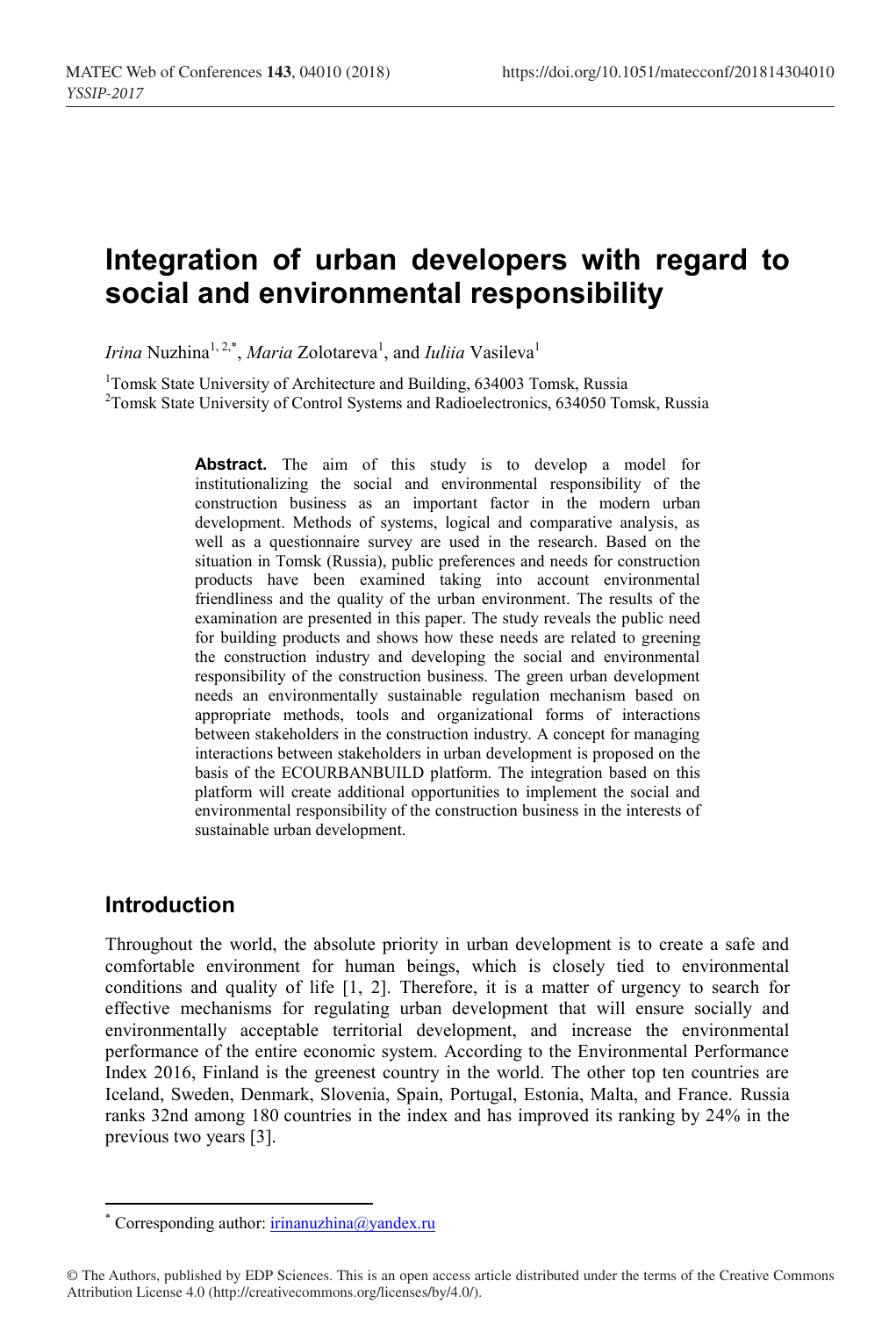There are also annual environmental ratings for various Russian regions. As of May 1, 2017, the Tomsk Region has ranked 22nd among 86 regions of the Russian Federation. In the Siberian Federal District (SFO), the Tomsk Region is second only to the Altai Republic and the Altai Krai [4].

Urban planning has a direct bearing on environmental rankings of territories. Socioenvironmental aspects of urban planning are studied on an interdisciplinary basis. Problems of environmental support for urban planning are discussed in Plotnikova (2008) and Krygina (2015). Environmental safety of construction and management is considered in Telichenkoetal (2016). Greening of industries and environmental innovations are addressed in Morgunovetal. (2017), Chuanqi (2012), Rudneva et al. (2016), Zakharova et al. (2015), Kasianenko et al. (2015). Sustainable development problems in construction and architecture, as well as the development of environmental infrastructure are investigated in Tetior (2008). Social aspects of urban development are considered in Grabovyy (2016), Pakhomova et al. (2008) [5-11].

However, institutionalization of social and environmental responsibility of the construction business has yet to be fully explored both in theory and in practice. Methods and tools for regulating the construction industry should be aimed at achieving socially and environmentally significant results.

This paper concerns institutionalization of the social and environmental responsibility of the construction business, and aims to determine the nature of this process and structure it, as well as to develop a conceptual model for managing the integrated interactions between stakeholders in urban development as a key factor in greening the construction regulation mechanism. For these purposes, the paper demonstrates the importance of the environmental factor for society and the urban environment, examines the nature and content of the social and environmental responsibility of the construction business, identifies public preferences and the need for building products.

### **Research Methods**

The theoretical and methodological framework of the research is based on provisions of the institutional theory [12–14], works by Russian and foreign scientists and specialists addressing problems of regulation in the field of urban development, taking into account environmental factors, environmental and economic support for construction activities [7– 9, 11].

Data from Russian and foreign statistical systems serves as a basis for the research. These are Eurostat, the Unified Interdepartmental Information and Statistical System (UISIS), Rosstat (Federal State Statistics Service of Russia), Tomskstat (Territorial Body of the Federal State Statistics Service in the Tomsk Region), UN reports and publications, Cities Alliance, All-Russia Public Opinion Research Center, and other Russian and foreign organizations. [4, 15–24].

When elaborating the problematic issues stated in the paper, we relied on opinion polls about the comfort level of the urban environment [16, 18, 20], a questionnaire survey to identify public preferences and the need for building products [21], the method of systematic and comparative economic analysis [25], as well as statistical data processing methods [26].

#### **Research Materials**

The human environment is a result of transformations in the field of urban development and closely tied to social (socio-psychological and socio-economic) factors of societal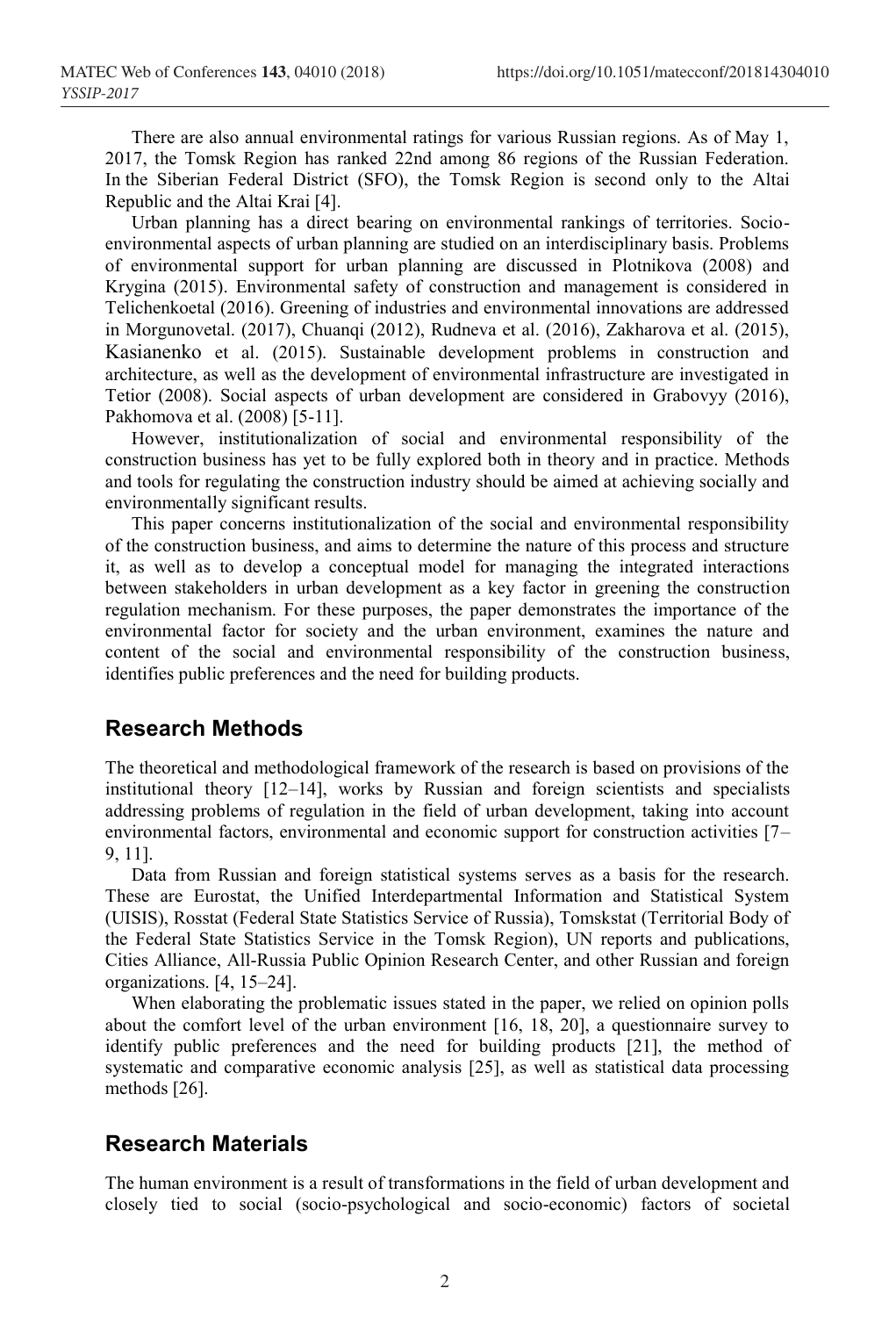development. The awareness of the fact that consequences of construction activities are relevant to the environment determines the priorities of the modern urban development in territorial entities of Russia. These priorities include the availability of housing and housing services; availability and accessibility of social and infrastructural facilities, the creation of a comfortable, accessible and safe environment; availability of facilities that contribute to socialization, communication and recreation; preservation of natural landscapes; preservation of cultural, historical and architectural monuments; architectural expression and aesthetic appearance of facilities; application of environmentally friendly materials, technologies, engineering equipment and systems; energy efficiency and resource saving in construction and maintenance of facilities; use of "inconvenient" and "unattractive" areas; integrated housing development [23].

The fully-fledged environmentally oriented development of the construction sector is possible only by institutionalizing and developing the social and environmental responsibility mechanism of the construction business. The social and environmental responsibility mechanism for the construction business is a deliberate initiative of construction companies aimed at adopting additional, stricter social and environmental requirements for investment and construction projects, as well as at complying with mandatory environmental requirements, regulations and standards in the construction sector [23]. Construction companies go beyond the regulatory and legal framework, and initiate the adoption of additional, stricter social and environmental requirements to production activities and their results (products, services, work).

It is the institutional environment that creates opportunities for developing the construction business in an environmentally and socially sustainable manner. The institutional environment provides conditions for the functioning of construction companies and, therefore, affects the economic, environmental and social performance [23].

Public opinion polls make an important contribution to the promotion of green building [16, 18]. For example, since 2004, Eurobarometer has been conducting *Quality of Life in European Cities* surveys every three years [20]. Similar surveys are conducted in Russia. On April 20, 2017, the All-Russia Public Opinion Research Center presented the results of monitoring in the field of environment and landscaping. According to the survey, citizens are primarily concerned about problems of landscaping in the urban environment and areas adjacent to their houses. These problems include garbage generation (23%); condition of roads and traffic jams (22%); a large number of cars and a shortage of parking lots (12%); children's playgrounds (8%), and lack of green spaces (6%) [22].

In order to identify preferences and needs of citizens for eco-friendly building products, the authors conducted a questionnaire survey of Tomsk residents (200 respondents). Respondents were asked to assess the social and ecological environment of the city by identifying the three most significant factors that determined their dissatisfaction with the entire urban environment and the environment of their residential district (Table 1).

According to the survey, 57% of respondents are not satisfied with the quality of the environment in their districts and would like to move to another district with a more developed social infrastructure and a more favorable environmental situation. 62% of respondents are willing to make a choice in favor of a more eco-friendly and expensive house. This group is mainly represented by employees and managers aged 25 to 40 years. 79% of respondents would prefer to choose a house made of eco-friendly building materials.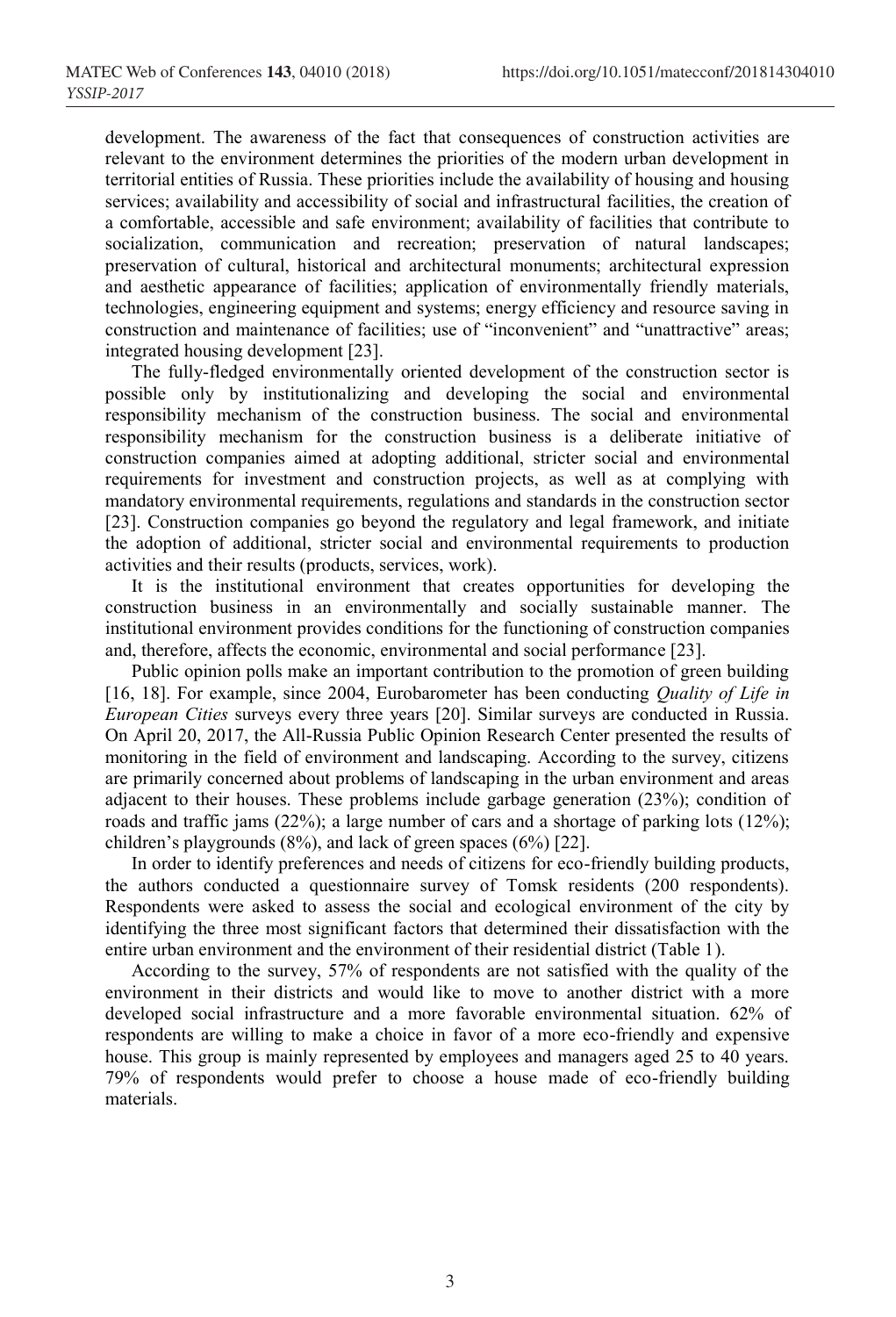|                                                                                            | Socio-demographic characteristics of respondents |            |                |                 |              |                |              |                 |            |           |                 |        |            |                                                           |
|--------------------------------------------------------------------------------------------|--------------------------------------------------|------------|----------------|-----------------|--------------|----------------|--------------|-----------------|------------|-----------|-----------------|--------|------------|-----------------------------------------------------------|
|                                                                                            |                                                  | <b>Sex</b> | Age            |                 |              |                | Occupation   |                 |            |           | Household       |        |            |                                                           |
|                                                                                            |                                                  |            |                |                 | income level |                |              |                 |            |           |                 |        |            |                                                           |
|                                                                                            | Male                                             | Female     | under 25 years | $25-40$ years   | 40-60 years  | over 60 years  | Unemployed   | Students        | Pensioners | Employees | Low             | Medium | $\rm High$ | Total proportion of<br>respondents, $\substack{96 \\ 96}$ |
| Proportion of respondents, %                                                               | 43                                               | 57         | 33             | 42              | 20           | 5              | 6            | 43              | 11         | 40        | 34              | 43     | 13         |                                                           |
| Dissatisfaction with the city's social and ecological environment.                         |                                                  |            |                |                 |              |                |              |                 |            |           |                 |        |            |                                                           |
| Sanitary condition of streets                                                              | 47                                               | 53         | 42             | 26              | 8            | 8              | 18           | 37              | 5          | 39        | 29              | 53     | 18         | 63                                                        |
| Landscaping and gardening of the urban<br>environment                                      | 37                                               | 63         | 39             | 29              | 32           | $\theta$       | $\mathbf{0}$ | 34              | 21         | 45        | 39              | 37     | 24         | 57                                                        |
| Architectural appearance of buildings                                                      | 50                                               | 50         | $\overline{0}$ | 75              | 25           | $\mathbf{0}$   | $\mathbf{0}$ | 25              | 38         | 38        | $\mathbf{0}$    | 50     | 50         | 50                                                        |
| Condition of tourist zones                                                                 | 43                                               | 57         | 30             | 57              | 13           | $\theta$       | 11           | 28              | 21         | 40        | 24              | 58     | 18         | 53                                                        |
| Too much outdoor advertising                                                               | 69                                               | 31         | 8              | 54              | 38           | $\theta$       | 15           | 19              | 27         | 38        | 23              | 58     | 19         | 78                                                        |
| Dissatisfaction with the social and ecological environment in the residential district.    |                                                  |            |                |                 |              |                |              |                 |            |           |                 |        |            |                                                           |
| Sanitary condition of yards                                                                | 53                                               | 47         | 42             | 24              | 29           | 5              | 24           | 16              | 32         | 29        | 26              | 71     | 3          | 86                                                        |
| Landscaping and gardening of areas adjacent<br>to the house                                | 48                                               | 52         | 26             | 38              | 33           | $\overline{2}$ | 24           | 43              | 29         | 5         | 26              | 45     | 17         | 63                                                        |
| Architectural appearance of buildings                                                      | 38                                               | 31         | 22             | $\overline{53}$ | 19           | $\mathbf{0}$   | 13           | $\overline{31}$ | 41         | 16        | $\overline{22}$ | 44     | 22         | $\overline{36}$                                           |
| Lack of organized parking areas                                                            | 53                                               | 47         | 28             | 47              | 25           | $\theta$       | $\mathbf{0}$ | 14              | 22         | 64        | 19              | 56     | 25         | 73                                                        |
| Lack of social infrastructure facilities in<br>walking distance                            | 63                                               | 37         | 35             | 40              | 25           | $\theta$       | 13           | 27              | 38         | 21        | 17              | 67     | 15         | 42                                                        |
| Choice of respondents (subject to the availability of financial resources)                 |                                                  |            |                |                 |              |                |              |                 |            |           |                 |        |            |                                                           |
| Moving to another city with a more<br>developed social and environmental<br>infrastructure | 50                                               | 50         | 25             | 47              | 28           | $\theta$       | 9            | 9               | 56         | 25        | 13              | 50     | 38         | 16                                                        |
| Moving to a district with more developed<br>social and environmental infrastructure        | 49                                               | 51         | 37             | 42              | 21           | 2              | 8            | 22              | 29         | 41        | 31              | 57     | 9          | 43                                                        |
| Investing money in developing my district<br>through modern forms of management            | 27                                               | 73         | 27             | 29              | 44           | $\overline{2}$ | 13           | 15              | 52         | 21        | 6               | 67     | 27         | 24                                                        |
| I am satisfied with everything                                                             | 54                                               | 46         | 75             | 13              | 13           | $\theta$       | 33           | 25              | 29         | 13        | 8               | 75     | 17         | 12                                                        |
| I wish a lot of things were different but I<br>don't see a chance to change something.     | 58                                               | 42         | 50             | 33              | 17           | $\theta$       | 17           | 17              | 58         | 8         | 75              | 25     | $\theta$   | 6                                                         |

**Table 1.** Analysis of Survey Results.

Certainly, the ability to meet the public needs for eco-friendly building products depends on the level of household income. The price (five points) is the determining factor for respondents with low household income (up to \$1,000 per month), while high-income respondents give priority to the environmental situation in their districts, comfortable environment, and availability of recreational zones (Table 2).

**Table 2.** Importance of factors that influence the choice of housing (points), based on the survey results.

| Factors                                                         | Average household income |        |      |  |  |  |  |  |
|-----------------------------------------------------------------|--------------------------|--------|------|--|--|--|--|--|
|                                                                 | low                      | medium | high |  |  |  |  |  |
| Environmental situation in the microdistrict                    | 2.5                      | 3.9    |      |  |  |  |  |  |
| Use of eco-friendly materials and energy-saving<br>technologies | 3.8                      | 3.8    |      |  |  |  |  |  |
| Proximity to the city center                                    | 3.8                      | 2.6    |      |  |  |  |  |  |
| Infrastructure, transport accessibility                         | 3.8                      | 2.6    |      |  |  |  |  |  |
| Price                                                           |                          |        | 1.6  |  |  |  |  |  |
| Comfortable environment, proximity to the<br>recreational area  | 2.4                      | 4.3    |      |  |  |  |  |  |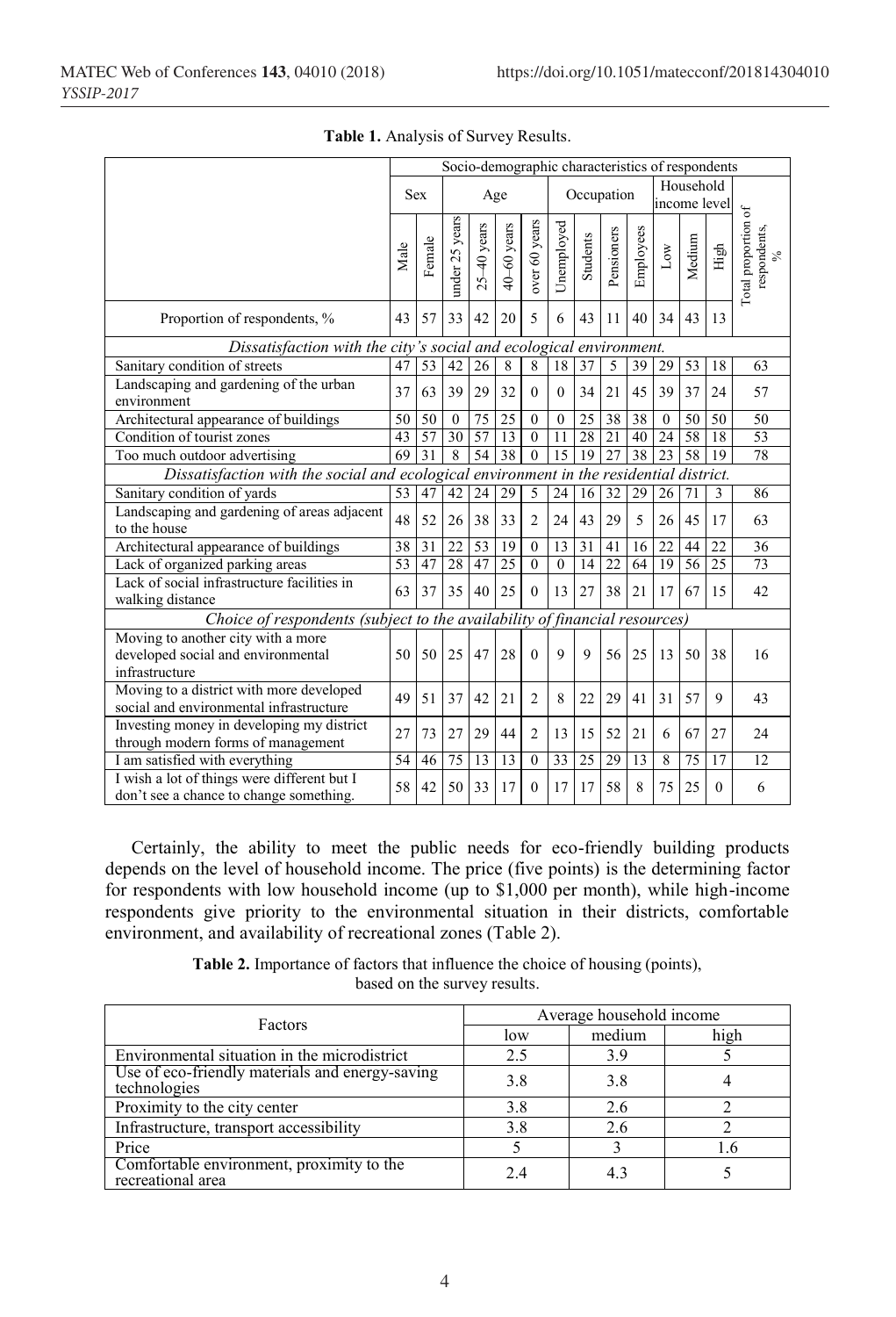Thus, in order to create a modern environmentally sustainable space in urban areas, an adequate system of methods and tools for regulating urban development must be available. These methods and tools are aimed at institutionalizing the social and environmental responsibility mechanism for the construction business, as well as at developing appropriate legal regulations and voluntary initiatives that would be proposed by the government and the business, and supported by civil society.

The institutionalization of the social and environmental responsibility mechanism for the construction business is the process of defining formal rules and informal restrictions, establishing institutions and organizational forms of interaction between stakeholders in construction investment, environmental and economic regulation, and developing interrelations that ensure the achievement of objectives subject to social and environmental priorities of territorial development. Introduction of an environmentally sustainable mechanism for regulating construction investment activities is the key element of the institutionalization process [23].

# **Results**

In the context of greening, the mechanism for regulating construction investment activities should be considered as a system of organizational forms of interaction between stakeholders in construction investment activities, methods and tools to influence the economic behavior of these stakeholders. The purpose of this mechanism is to harmonize economic interests with social and environmental requirements for territorial development. One of the most important current tasks is to develop a model for integrated management of interactions between stakeholders in urban development aimed at coordinating efforts of scientific institutes, the government, business and society in addressing social and environmental problems of urban areas. The methodological principles of integrated interaction include goal orientation, sufficiency, readily available, consistent information and analytical support, competence in decision-making, flexibility and adaptability, a variety of solutions to choose from, and recognition of the life cycle of building products.

In implementing these principles of integrated interaction, one of the most acceptable options is to create "platforms" for solving urgent problems, independent and professional expert reviews, cooperation of commercial and non-profit organizations and the government in various fields.

The creation of the ECOURBANBUILD platform is considered to be a reasonable solution for regulating the economic behavior of stakeholders in construction investment activities with the aim of ensuring environmentally acceptable and socially oriented development of the construction investment sector. This platform is a mechanism aimed at mobilizing initiatives of the construction business, the government, civil society institutions, and other stakeholders in developing an architectural and urban environment that is both eco-friendly and favorable for the human and social development. The platform brings together enterprises, organizations and associations from various sectors that share goals and objectives of the platform, and contribute to their achievement.

The conceptual model of the proposed ECOURBANBUILD platform is presented in Figure 1. The ECOURBANBUILD platform designed for environmentally sustainable urban development should be implemented in all regions. The institutional component includes location, an organizational management structure, working and expert groups, a strategic research and implementation program, a roadmap for achieving short-term and long-term goals.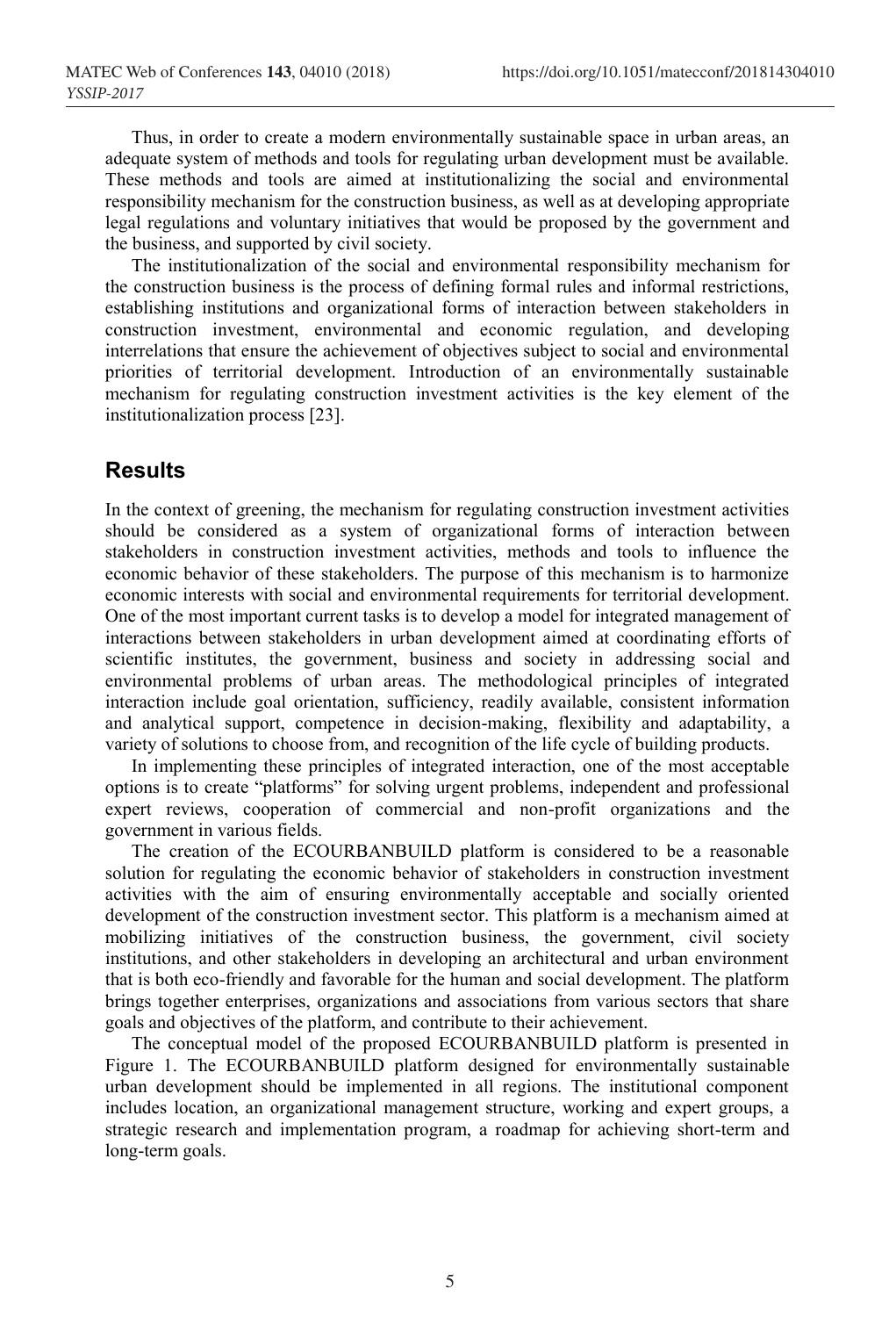



**Fig. 1.** The conceptual model for managing integrated interactions between stakeholders in construction investment activities, based on the ECOURBANBUILD platform (developed by the authors).

This model for managing integrated interactions between stakeholders in construction investment activities will create additional opportunities for promoting the development of social and environmental initiatives for the benefit of individuals and society as a whole.

## **Conclusion**

A modern urban development model should be created under the dominant influence of social and environmental factors of territorial development reflecting the needs of citizens for more eco-friendly building products. The fully-fledged environmentally sustainable development of the construction business is possible only by introducing green methods and tools to regulate construction investment activities, as well as by improving organizational forms of interactions between urban development stakeholders, including the government, business and society.

Using ECOURBANBUILD as a platform for interactions, it is possible to reduce transaction costs for coordinating interests and business negotiations of stakeholders in investment and construction projects, exchange of information and disseminating experience in the field of green building, as well as to prevent possible consequences of decision-making without agreeing on controversial issues with potential consumers and the public, to exclude models of construction processes that negatively affect the environment and society.

The practical significance of this study is associated with the possibility and feasibility of using the proposed model for managing integrated interactions between stakeholders in construction and investment activities on the basis of the ECOURBANBUILD platform in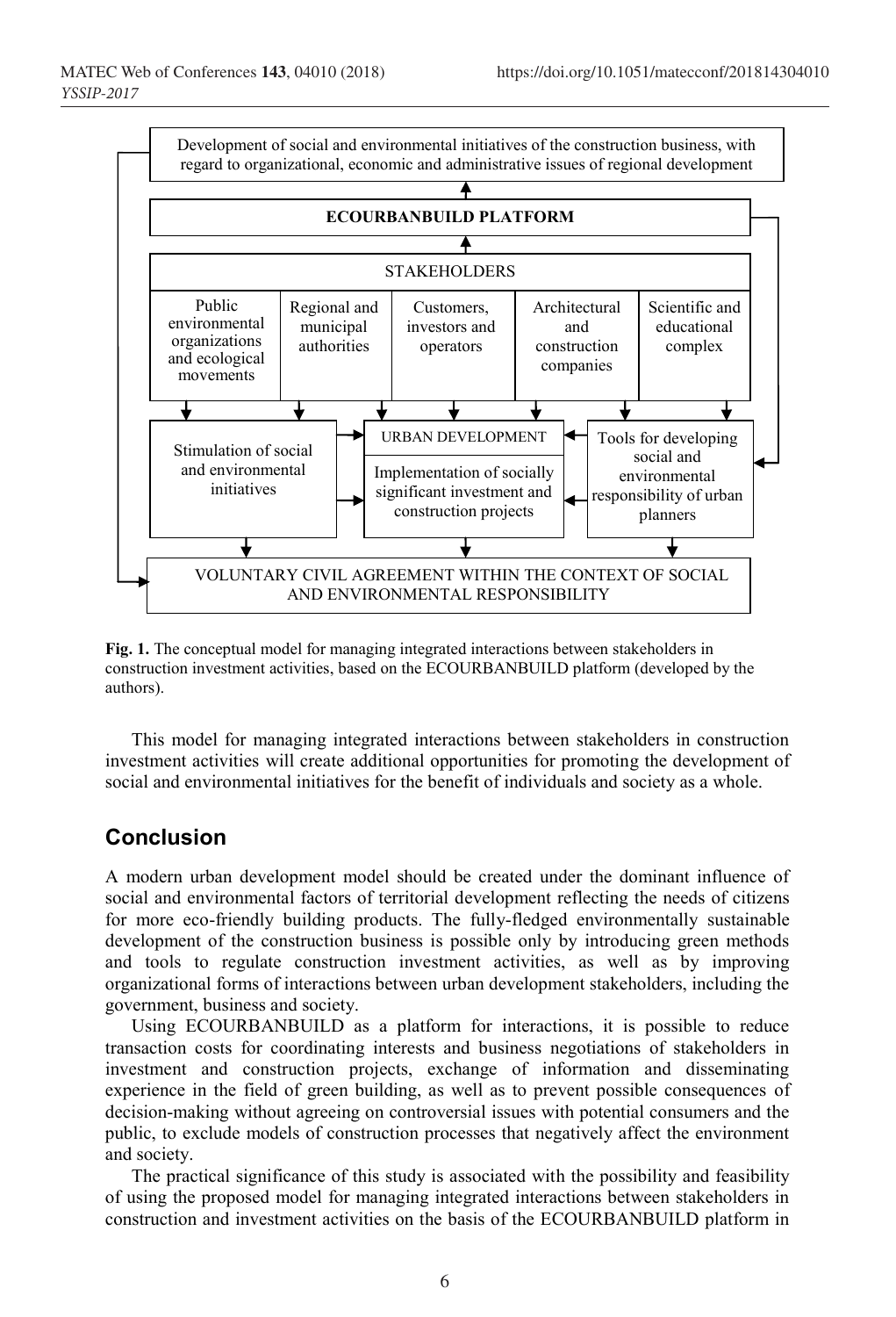the field of urban development regulation, while implementing socially significant investment projects.

The paper was funded by the Russian Foundation for Basic Research (RFBR) under the research project No. 16-32-00005а: Modeling of Management Techniques Aimed at Implementing Social and Environmental Responsibility of the Construction Business.

## **References**

- 1. V.V. Buzyrev, I.P. Nuzhina, *Ekologo-ekonomicheskie aspekty investicionnostroitel'noj dejatel'nosti* [Ecological and economic aspects of investment and construction activities] (Saint Petersburg State University of Engineering and Economics, Saint Petersburg, 2012) (in Russian)
- 2. WWW-LAFAGERHOLCIM-FOUNDATION, Understanding sustainable construction, available at: https://www.lafargeholcimfoundation.org/AboutPages/what-is-sustainable-construction/ (2014)
- 3. WWW-GTMARKET, Rating of countries in the world in terms of environmental performance in 2016, available at: http://gtmarket.ru/news/2016/01/29/7292/(2016) (in Russian)
- 4. WWW-GREENPATROL, Environmental rating of the subjects of the Russian Federation, available at: http://www.greenpatrol.ru/ru/stranica-dlya-obshchegoreytinga/ekologicheskiy-reyting-subektov-rf?tid=291 (2016) (in Russian)
- 5. L.V. Plotnikova, *Ekologija megapolisa* [Ecology of a metropolis] (Association of Civil Engineering Universities, Moscow, 2008) (in Russian)
- 6. A.M. Krygina Zhilishchnoe Stroitelstvo [Housing Construction], **6**, 57 (2015) (in Russian)
- 7. V.I. Telichenko, A.A. Benuzh, Vestnik of MGSU, **1**, 118 (2016)
- 8. H. Chuanqi, Modernization science, 472-476 (2012)
- 9. A.N. Tetior, Prirodoobustrojstvo [Environmental Engineering], **2**, 57-67 (2008) (in Russian)
- 10. P.G. Graboviy, Real estate: economics, management, **4**, 12-19 (2016) (in Russian)
- 11. N.V. Pahomova, G.B. Malyshkov, Problems of modern Economics, **2**, 310-317 (2008) (in Russian)
- 12. D. North, Questions of Economics, **3**, 6-17 (1997)
- 13. N.A. Asaul, *Institucional'noe vzaimodejstvie subjektov investicionno-stroitel'nogo kompleksa* [Institutional interaction of the subjects of the investment and construction complex] (Gumanistika, Saint Petersburg, 2005) (in Russian)
- 14. E.G. Matjugina, *Institucionalizacija nacional'nyh jekologo-jekonomicheskih otnoshenij kak faktor obespechenija ustojchivosti razvitija hozjajstvennoj sistemy* [Institutionalization of national ecological and economic relations as a factor in ensuring the development sustainability of the economic system] (TSUAB Pabl., Tomsk, 2006) (in Russian)
- 15. WWW-CONSTRUCTINGEXCELLENCE, Corporate Social Responsibility, available at:http://constructingexcellence.org.uk/wpcontent/uploads/2015/03/social\_responsibility.pdf/ (2016)
- 16. WWW-EC.EUROPA,"Quality of Life in European Cities," report, European Commission, Directorate-General for Regional and Urban Policy*,* available at: http://ec.europa.eu/regional\_policy/sources/docgener/studies/pdf/urban/survey2015\_e  $n.pdf/ (2015)$
- 17. M. Lowe, C. Whitzman, H. Badland, M. Davern, L. Aye, D. Hes, I. Butterworth, B. Giles-Corti, Urban Policy and Research, **33(2)**, 131-144 (2015)